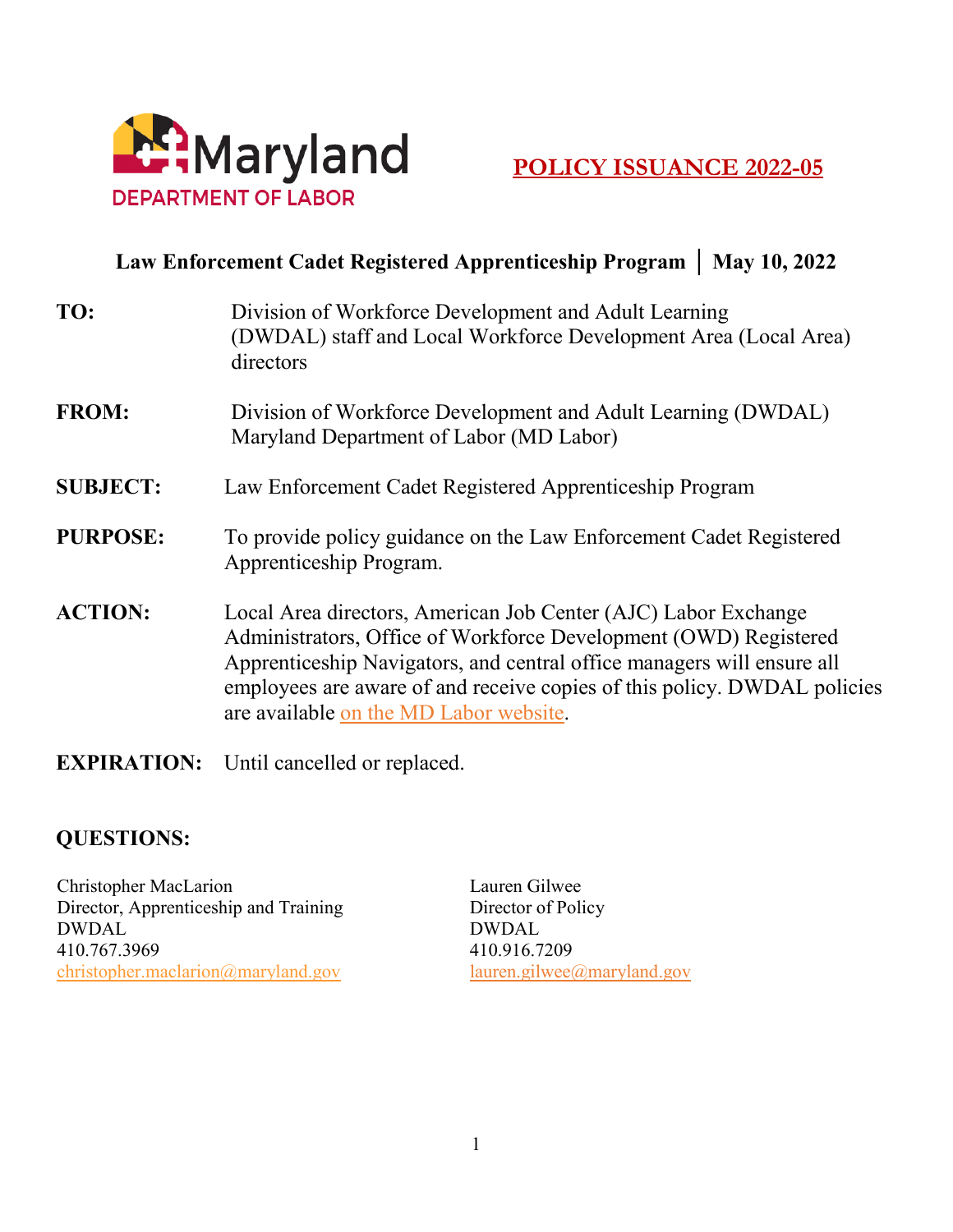#### \*\*\*\*

## **TABLE OF CONTENTS** LAW ENFORCEMENT CADET REGISTERED APPRENTICESHIP PROGRAM

| <b>MONITORING</b>      |  |
|------------------------|--|
|                        |  |
|                        |  |
| REFERENCES.            |  |
|                        |  |
|                        |  |
|                        |  |
| <b>OTHER RESOURCES</b> |  |
| <b>ATTACHMENTS</b>     |  |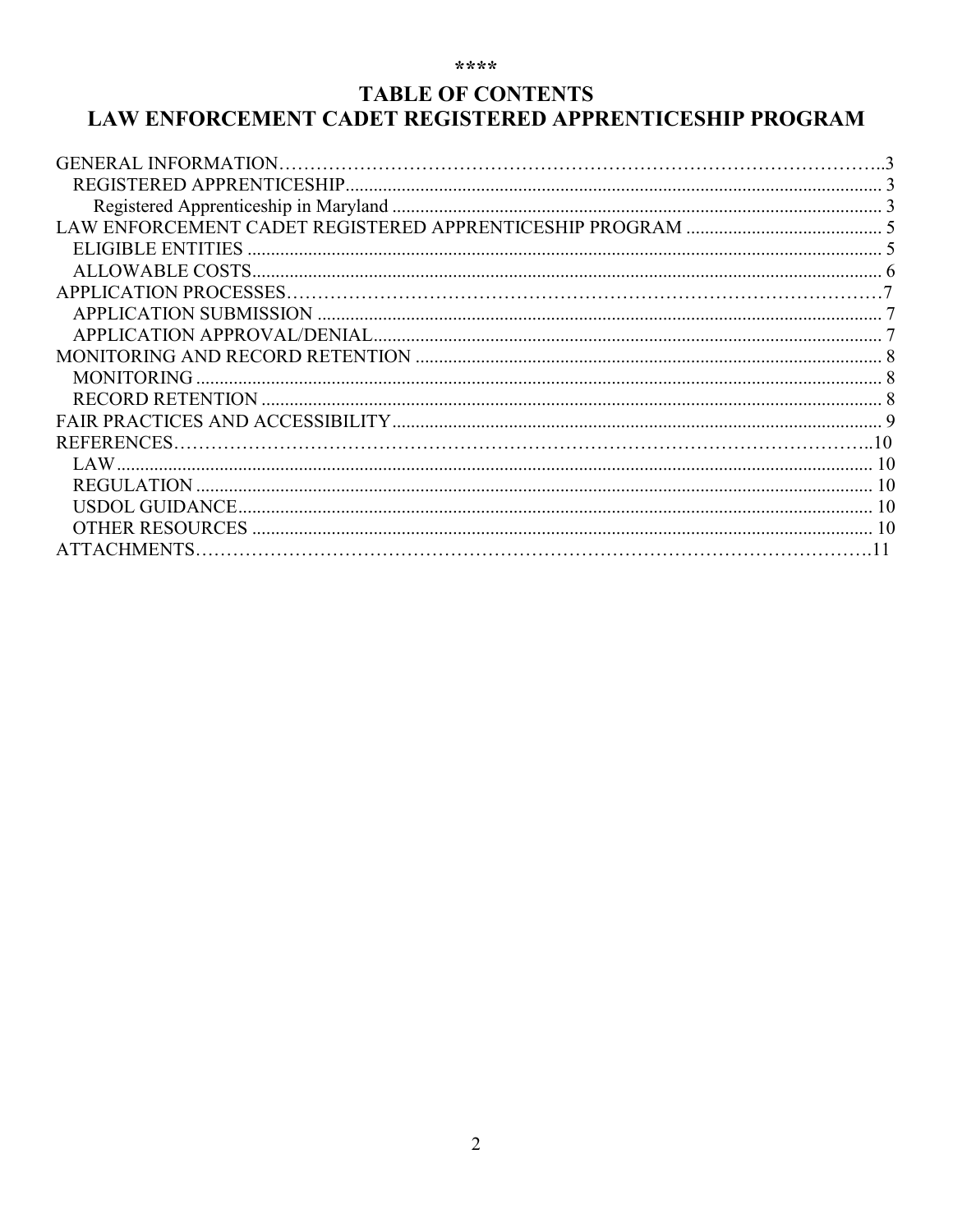## <span id="page-2-0"></span>**GENERAL INFORMATION**

## <span id="page-2-1"></span>**REGISTERED APPRENTICESHIP**

Registered Apprenticeship is a proven model of job preparation that combines paid On-The-Job Learning  $(OJL)^1$  $(OJL)^1$ with Related Instruction to progressively increase workers' skill levels and wages. Registered Apprenticeship is a business-driven model that provides an effective way for employers to recruit, train, and retain highly skilled workers. It allows employers to develop and apply industry standards to training programs, thereby increasing productivity and the quality of the workforce. As an "earn and learn" strategy, Registered Apprenticeship offers job seekers immediate employment opportunities that provide sustainable wages and advancement along a career pathway. Graduates of Registered Apprenticeship programs receive nationally recognized, portable credentials, and their training may be applied towards further post-secondary education.

All Registered Apprenticeship programs consist of the following five core components:

- 1. Business Involvement Businesses, including public employers, are the foundation of every Registered Apprenticeship program. The skills needed for workforce success, provided through business input, form the core of the model. Businesses must play an active role in building Registered Apprenticeship programs and are involved in every step of their design and execution.
- 2. OJL Every Registered Apprenticeship program includes structured OJL. Companies hire apprentices and provide hands-on training from an experienced mentor. This training is developed by mapping the skills and knowledge that the apprentice must learn over the course of the program to become fully proficient at the job. In Maryland, OJL must consist of no less than 2,000 hours of full-time, W-2 paid employment per year of the apprenticeship and must take place at the work site under the direction of a highly skilled journeyworker.
- 3. Related Instruction (classroom style training) Registered Apprentices receive Related Instruction or classroom style training that complements the OJL. This instruction helps refine the technical and academic skills that apply to the job. Related Instruction may be provided by a community college, technical school or college, an apprenticeship training school, nonprofit, community-based organization, industry, labor organization, business association, or by the business itself. The instruction may be provided at the school, online, or at the work site. Registered Apprenticeships must include at least 144 hours of Related Instruction per year of the apprenticeship.
- 4. Rewards for Skill Gains Apprentices receive increases in pay as their skills and knowledge increase. Progressive wage gains reward and motivate Apprentices as they advance through training and become more productive and skilled at their job.
- 5. National Occupational Credential Every graduate of a Registered Apprenticeship program receives a nationally recognized credential, referred to as a Certificate of Completion. This portable credential signifies that the apprentice is fully qualified to successfully perform an occupation. Many Registered Apprenticeship programs, particularly in high-growth industries such as healthcare, advanced manufacturing, and transportation, also offer interim credentials as apprentices master skills as part of their career pathway.

## <span id="page-2-2"></span>**Registered Apprenticeship in Maryland**

 $\overline{a}$ 

The U.S. Registered Apprenticeship system is authorized through the National Apprenticeship Act of 1937. The Maryland Department of Labor's (MD Labor) Division of Workforce Development and Adult Learning

<span id="page-2-3"></span><sup>&</sup>lt;sup>1</sup> Sometimes also referred to as On-the-Job Training (OJT).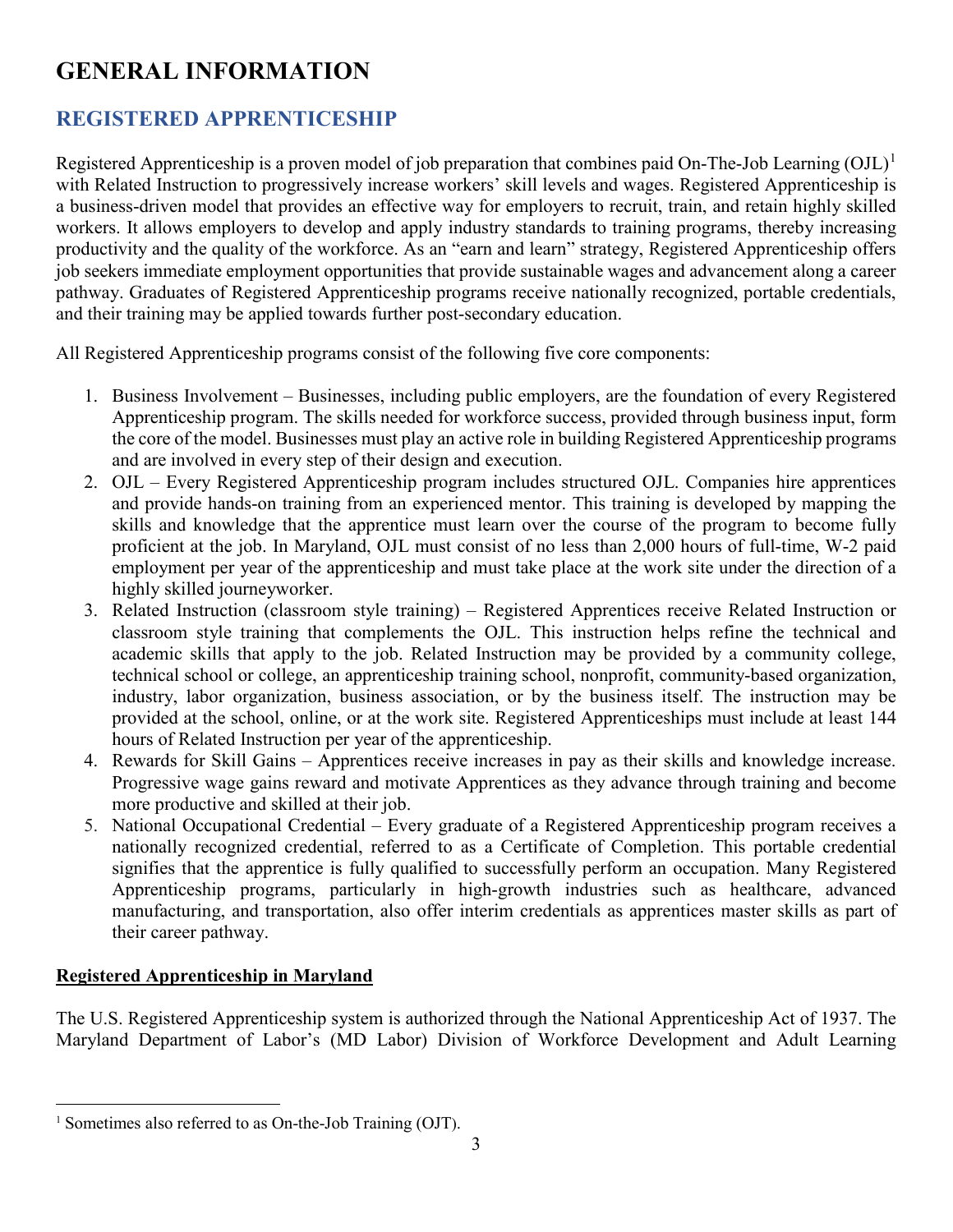(DWDAL) serves as the "State Apprenticeship Agency" and, in consultation with the Maryland Apprenticeship and Training Council (MATC), is responsible for the following functions:

- 1. Registering apprenticeship programs that meet federal and State standards;
- 2. Issuing certificates of completion to Registered Apprentices;
- 3. Encouraging the development of new programs through outreach and technical assistance;
- 4. Protecting the safety and welfare of Registered Apprentices; and,
- 5. Assuring that all programs provide high-quality training.

In Maryland, Registered Apprenticeships are approved through MATC. More information on requirements for Registered Apprenticeships in Maryland is available at [http://www.labor.maryland.gov/employment/appr/.](http://www.labor.maryland.gov/employment/appr/)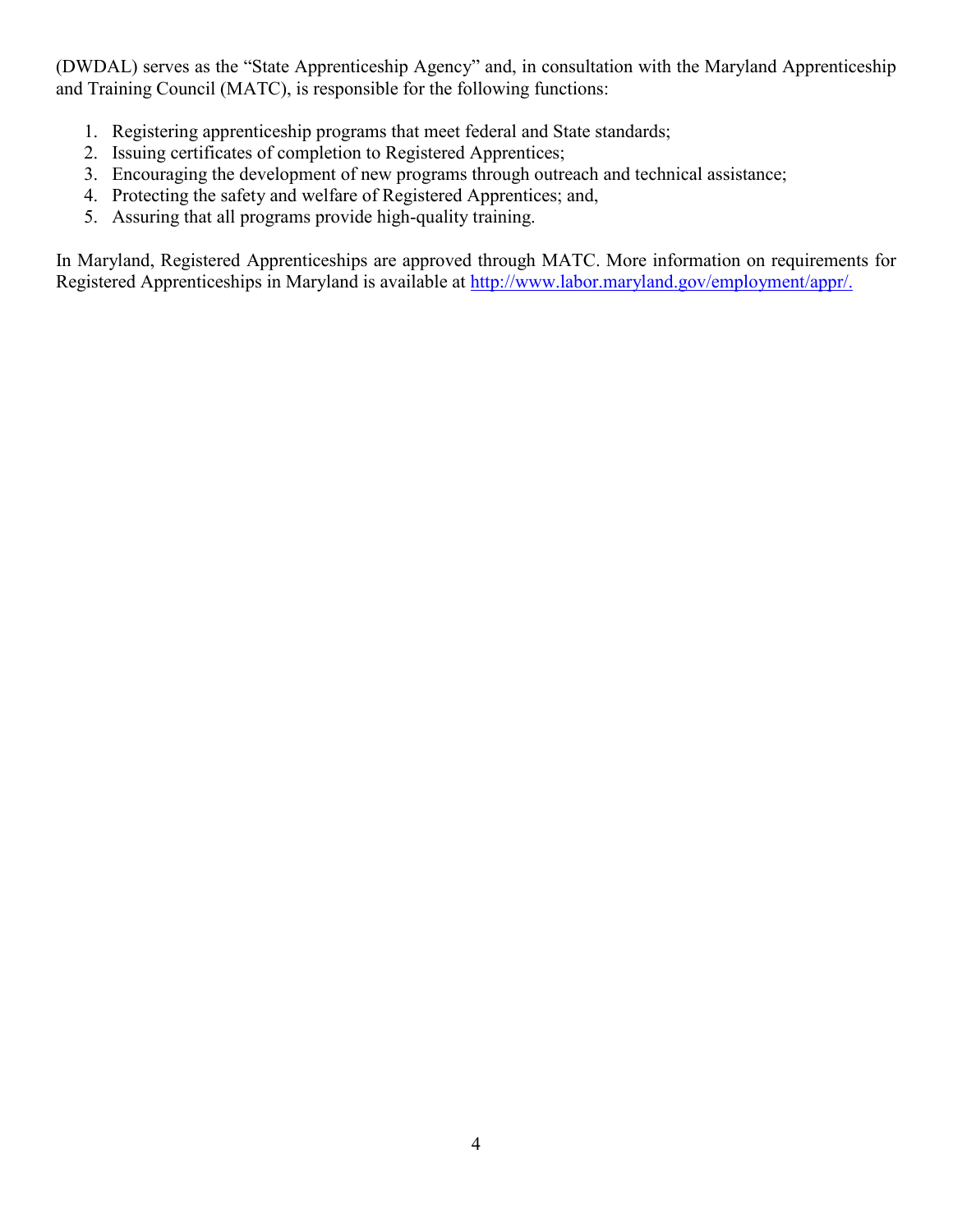## <span id="page-4-0"></span>**LAW ENFORCEMENT CADET REGISTERED APPRENTICESHIP PROGRAM**

In [2](#page-4-2)019, the Maryland General Assembly passed, the "Community Safety and Strengthening Act," <sup>2</sup> which, among other things, established the Law Enforcement Cadet Registered Apprenticeship Program. The purpose of the program is to:

- 1. Provide young individuals with opportunities to begin a career in law enforcement;
- 2. Foster positive relationships between the public, particularly young individuals, and law enforcement agencies;
- 3. Develop a cohort of individuals qualified to join a law enforcement agency;
- 4. Encourage law enforcement agencies to hire Registered Apprentices; and,
- 5. Help law enforcement agencies offset additional costs, if any, associated with hiring Registered Apprentices.

The program allocates up to \$750,000 annually for MD Labor to disburse as grants for the Law Enforcement Cadet Registered Apprenticeship Program. Grant funds provide flexible funding to offset the costs related to training Registered Apprentices.

## <span id="page-4-1"></span>**ELIGIBLE ENTITIES**

#### **Eligible Agencies**

Eligible entities for the Law Enforcement Cadet Registered Apprenticeship Program are law enforcement agencies<sup>[3](#page-4-3)</sup> that have at least one Registered Apprentice who has been employed by the agency for at least seven months $4$ 

Total funding amounts available are:

- 1. Up to \$2,000 for each Registered Apprentice employed by a **county or municipal corporation law enforcement agency**; and,
- 2. Up to \$1,000 for each Registered Apprentice employed by a **university law enforcement agency**.

Additionally, a single agency may receive a maximum of \$400,000 of grant funds in a single fiscal year.

#### **Eligible Participants**

 $\overline{a}$ 

In order for the applicant to be eligible for the Law Enforcement Cadet Registered Apprenticeship Program, the participant must:

1. Be enrolled in the first year of a Registered Apprenticeship approved by MATC; and,

<span id="page-4-2"></span><sup>&</sup>lt;sup>2</sup> MD. Code, Labor and Employment Article  $\S 11$ -603, full text of the statute can be found on the Maryland General Assembly's website: [https://mgaleg.maryland.gov/mgawebsite/Laws/StatuteText?article=gle&section=11-](https://mgaleg.maryland.gov/mgawebsite/Laws/StatuteText?article=gle§ion=11-603&enactments=false)

<span id="page-4-3"></span>[<sup>603&</sup>amp;enactments=false.](https://mgaleg.maryland.gov/mgawebsite/Laws/StatuteText?article=gle§ion=11-603&enactments=false)<br><sup>3</sup> Defined as a police department of a county, municipal corporation, or university (public or private) in Maryland.

<span id="page-4-4"></span><sup>&</sup>lt;sup>4</sup> The individual does not have to have been a Registered Apprentice for seven months, only employed by the agency for seven months.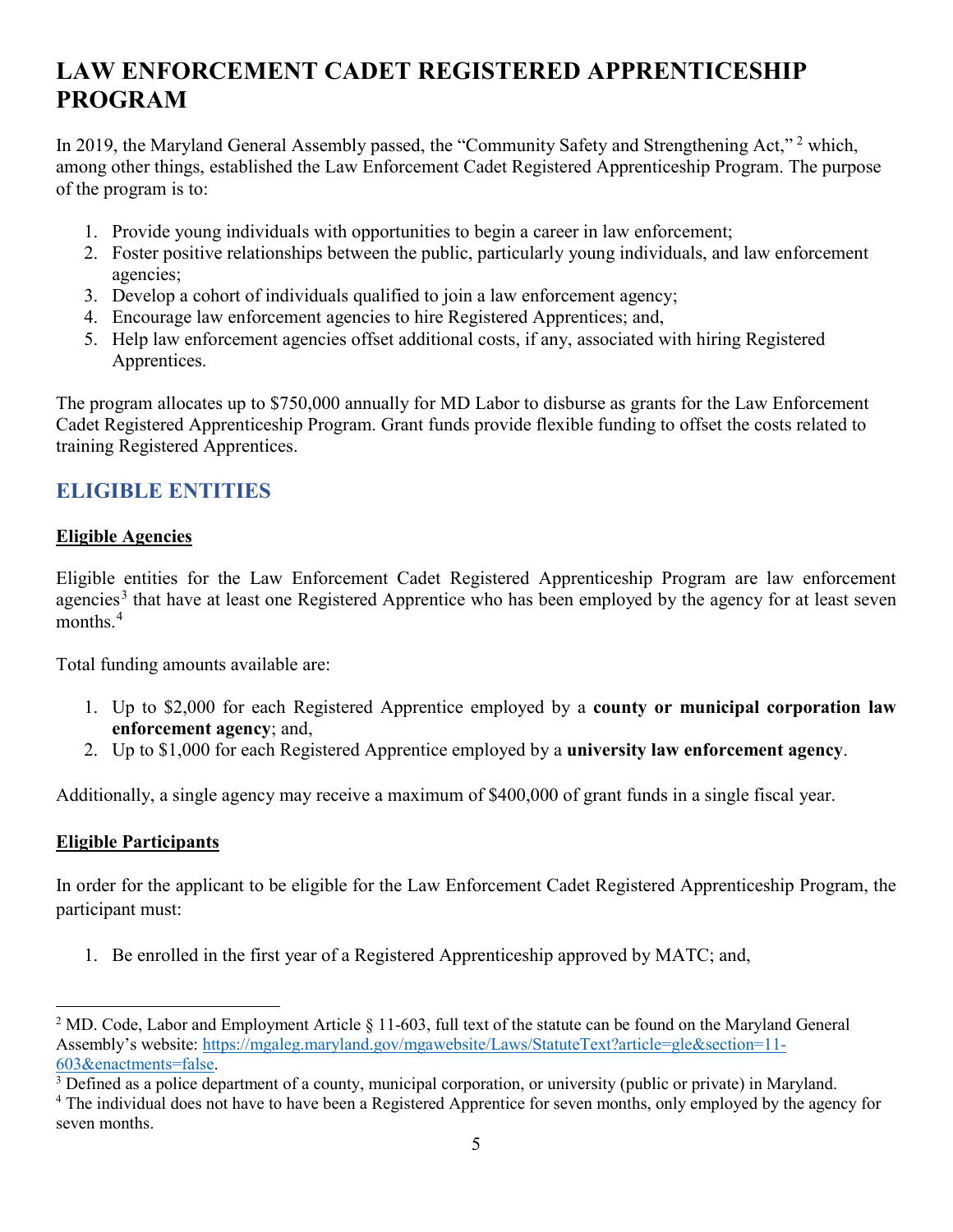2. Live in a zip code in which at least 10 percent of the population is below the poverty level.<sup>[5](#page-5-1)</sup>

## <span id="page-5-0"></span>**ALLOWABLE COSTS**

The Law Enforcement Cadet Registered Apprenticeship Program is designed to provide flexibility to Registered Apprenticeship Sponsors for offsetting the costs related to training Registered Apprentices. Therefore, MD Labor is not prescribing specific costs that are allowable under the grant. Rather, grantees may use funds as are best needed for each individual Registered Apprentice.

The following is a **non-exhaustive** list of examples of what grant funds may be used for:

- 1. Wages;
- 2. Staff Instructor time;
- 3. Related Instruction; and,
- 4. Supportive Services.

Grantees may email Program Manager Gina Best at ginamarie.best@maryland.gov with any questions related to allowable costs.

## **Prohibited Use of Funds**

MD Labor prohibits the use of funds for capital costs, the purchase of equipment, and food. All courses/classes must be a part of the Registered Apprenticeship's approved program of Related Instruction to be eligible. Funds cannot be utilized for continuing education to maintain current certifications unless required in the Registered Apprenticeship Sponsor's Related Instruction, an occupation skill certification is obtained, or it results in a salary increase for the Registered Apprentice.

<span id="page-5-1"></span> $\overline{a}$ <sup>5</sup> For more information on which Maryland zip codes qualify, please visit: [http://www.labor.maryland.gov/employment/appr/apprgrancadets.shtml.](http://www.labor.maryland.gov/employment/appr/apprgrancadets.shtml)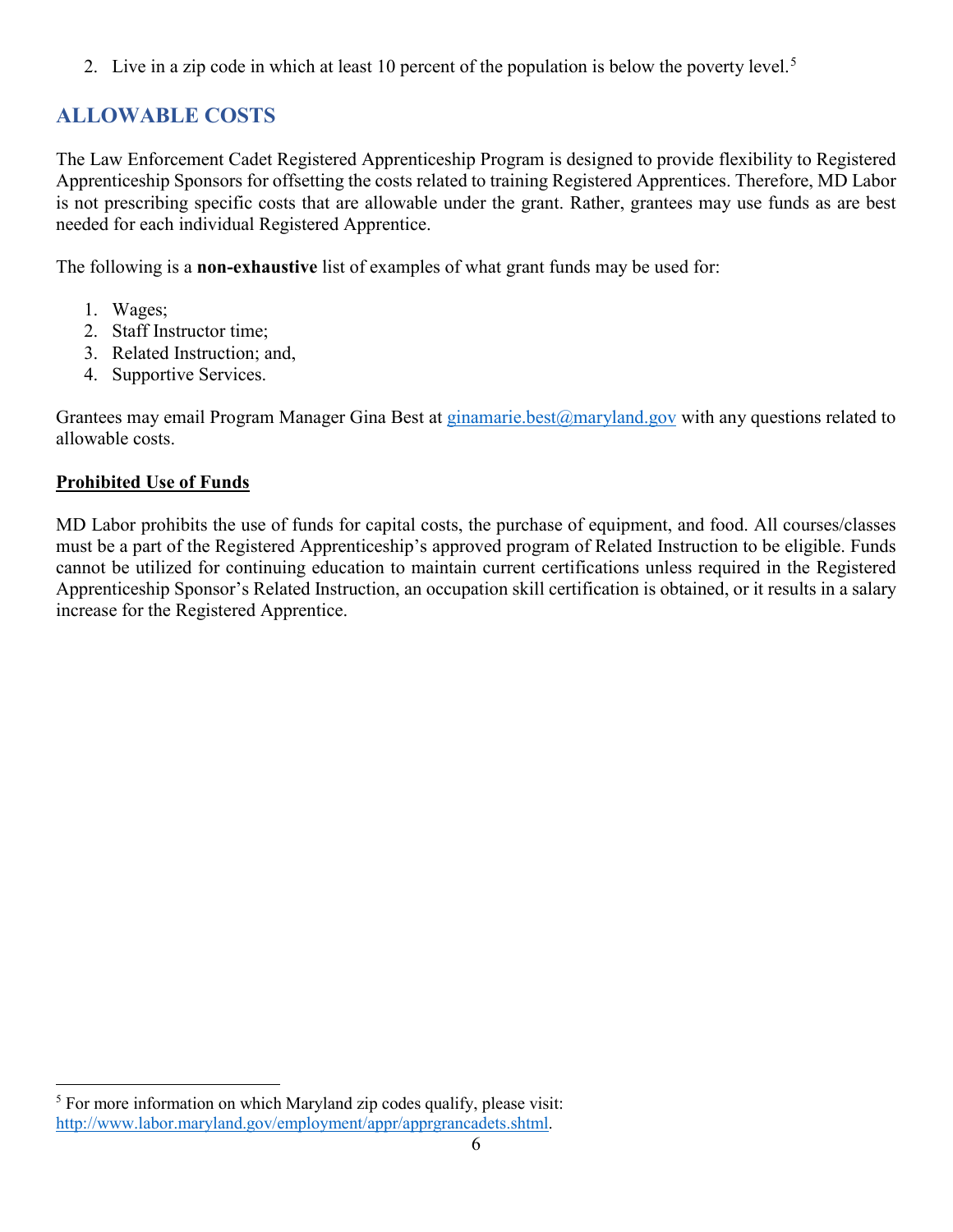## <span id="page-6-0"></span>**APPLICATION PROCESSES**

## <span id="page-6-1"></span>**APPLICATION SUBMISSION**

To apply for funding through the Law Enforcement Cadet Registered Apprenticeship Program, applicants must first complete the application provided in *Attachment A – Sample Application* and submit the U.S. Citizenship and Immigration Services I-9 "Employment Eligibility Verification" form.<sup>[6](#page-6-3)</sup> Eligible entities should submit completed applications electronically to dlmatpapprenticeshipandtraining-labor@maryland.gov for consideration by the reviewer. Applications will be accepted and reviewed on a rolling, first-come, first-served basis.

## <span id="page-6-2"></span>**APPLICATION APPROVAL/DENIAL**

The DWDAL Director of Apprenticeship and Training (or designee) will review submitted applications in a timely manner. MD Labor must inform applicants via email of approvals or denials within 14 calendar days of application receipt.

If approved, the MD Labor Office of Workforce Development shall provide the applicant with a Grant Award Notification, which includes an invoice, to be signed by the applicant. A sample of this notification is provided through *Attachment B – Sample Grant Award Notification*.

Approved grantees must submit the completed grant agreement, invoice and a completed W-9 to MD Labor for review within 14 calendar days of the award notification by email at dlmatpapprenticeshipandtraininglabor@maryland.gov. After the agreement has been formally executed, MD Labor shall provide funds to the approved grantee.

MD Labor will deny incomplete applications. If a grant application is denied, the MD Labor Office of Workforce Development shall provide the applicant with a Grant Denial Notification containing feedback on the application. A sample of this notification is provided through *Attachment C – Sample Grant Denial Notification*.

A denied applicant may request for reconsideration of the decision. The request must be emailed to dlmatpapprenticeshipandtraining-labor@maryland.gov within 15 calendar days of the date of the Grant Denial Notification and (1) be in writing and state the grounds for the request; and, (2) state the reasons why the application should be reconsidered and approved. The DWDAL Assistant Secretary (or designee) will consider all requests for reconsideration and provide a written response to the applicant within 14 business days of request receipt. The DWDAL Assistant Secretary (or designee)'s decision is final.<sup>[7](#page-6-4)</sup>

<span id="page-6-3"></span> $\overline{a}$ <sup>6</sup> The U.S. Citizenship and Immigration Services I-9 form "Employment Verification" can be found here: [https://www.uscis.gov/i-9.](https://www.uscis.gov/i-9)

<span id="page-6-4"></span><sup>&</sup>lt;sup>7</sup> Any of the time periods under this section, "Application Approval/Denial," may be extended by the MD Labor DWDAL Assistant Secretary in their sole discretion.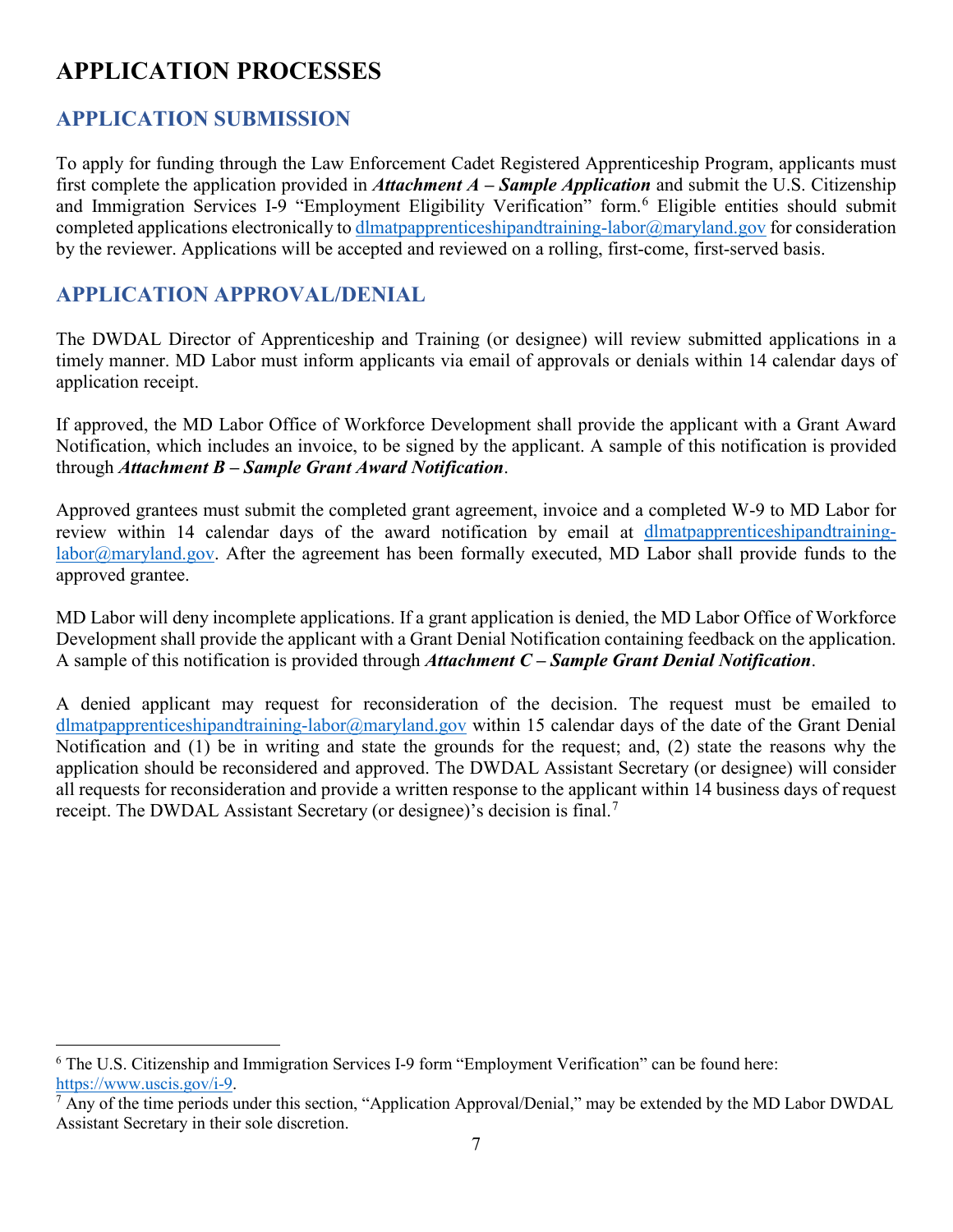## <span id="page-7-0"></span>**MONITORING AND RECORD RETENTION**

## <span id="page-7-1"></span>**MONITORING**

 $\overline{a}$ 

MD Labor, as it deems necessary, may supervise, evaluate, and provide guidance or direction on the eligibility terms under which this grant is awarded. However, failure of MD Labor to supervise, evaluate, or provide guidance and direction shall not relieve the grantee of any liability for failure to comply with the terms of the grant award.

## <span id="page-7-2"></span>**RECORD RETENTION**

Maryland requires participating programs to retain grant fiscal records for at least three years. If any litigation, claim, or audit is started before the expiration of the three-year period, the records must be retained until three years after all litigation, claims, or audit findings involving the records have been resolved and final action has been taken.

All records, both electronic and physical, must be maintained in accordance with DWDAL's policy concerning privacy and data security.<sup>[8](#page-7-3)</sup> PII is participant-level and employee data that either by itself or combined with other data can link to a specific individual or identity.

When emailing documents containing PII, all grantees and MD Labor staff must use password-protection, encryption-preferred, strong authentication procedures, or other security controls to make the information unusable by unauthorized individuals. Physical records must be kept in locked offices or file rooms. If the file room is shared with other programs, and/or staff other than staff authorized for this program have access to that room, then the files must be maintained in locked cabinets.

<span id="page-7-3"></span><sup>8</sup> DWDAL's Policy Issuance on privacy and data security can be found here: [http://www.labor.maryland.gov/employment/mpi/.](http://www.labor.maryland.gov/employment/mpi/)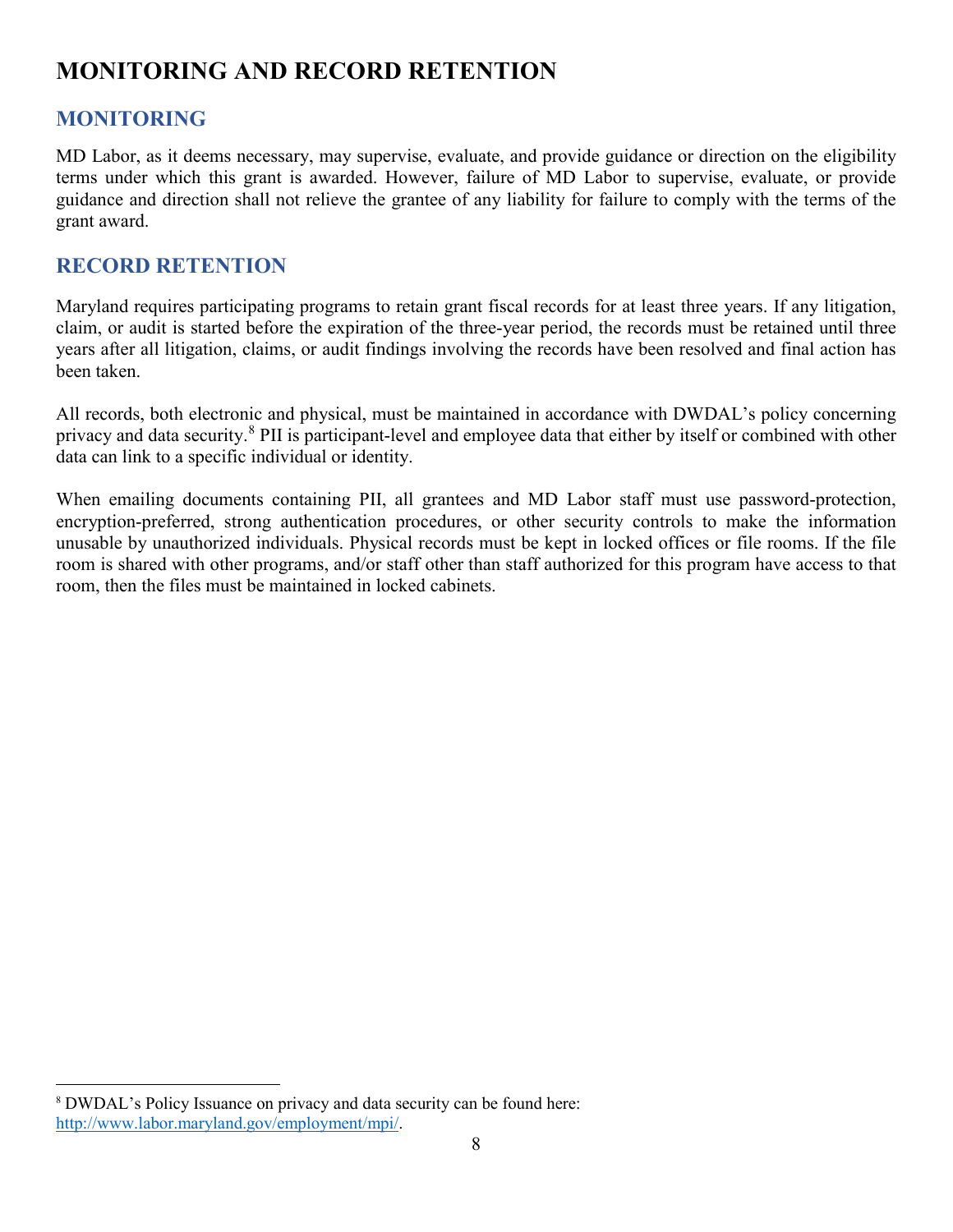## <span id="page-8-0"></span>**FAIR PRACTICES AND ACCESSIBILITY**

It is MD Labor's policy that all persons have equal opportunity and access to services and facilities without regard to race, religion, color, sex (including pregnancy, childbirth and related medical conditions, transgender status, gender identity, and sexual orientation), marital status, genetic information, age, national origin or ancestry (including Limited English Proficiency), disability, veteran status or political affiliation or belief. Grantees working with participants in need of accommodations are responsible for securing the necessary support. Grantees may refer to MD Labor's Nondiscrimination Plan,<sup>[9](#page-8-1)</sup> Language Access Plan,<sup>10</sup> and COMAR 09.12.42 Equal Employment Opportunity for more information on accommodations and services.

<span id="page-8-1"></span> $\overline{a}$ <sup>9</sup> MD Labor's Nondiscrimination Plan is available at the following link:<br>http://www.labor.maryland.gov/employment/ndp/.

<span id="page-8-2"></span> $\frac{10}{10}$  The DWDAL and Division of Unemployment Insurance Language Access Plan is available at the following link: [http://www.labor.maryland.gov/employment/wioa-access.pdf.](http://www.labor.maryland.gov/employment/wioa-access.pdf)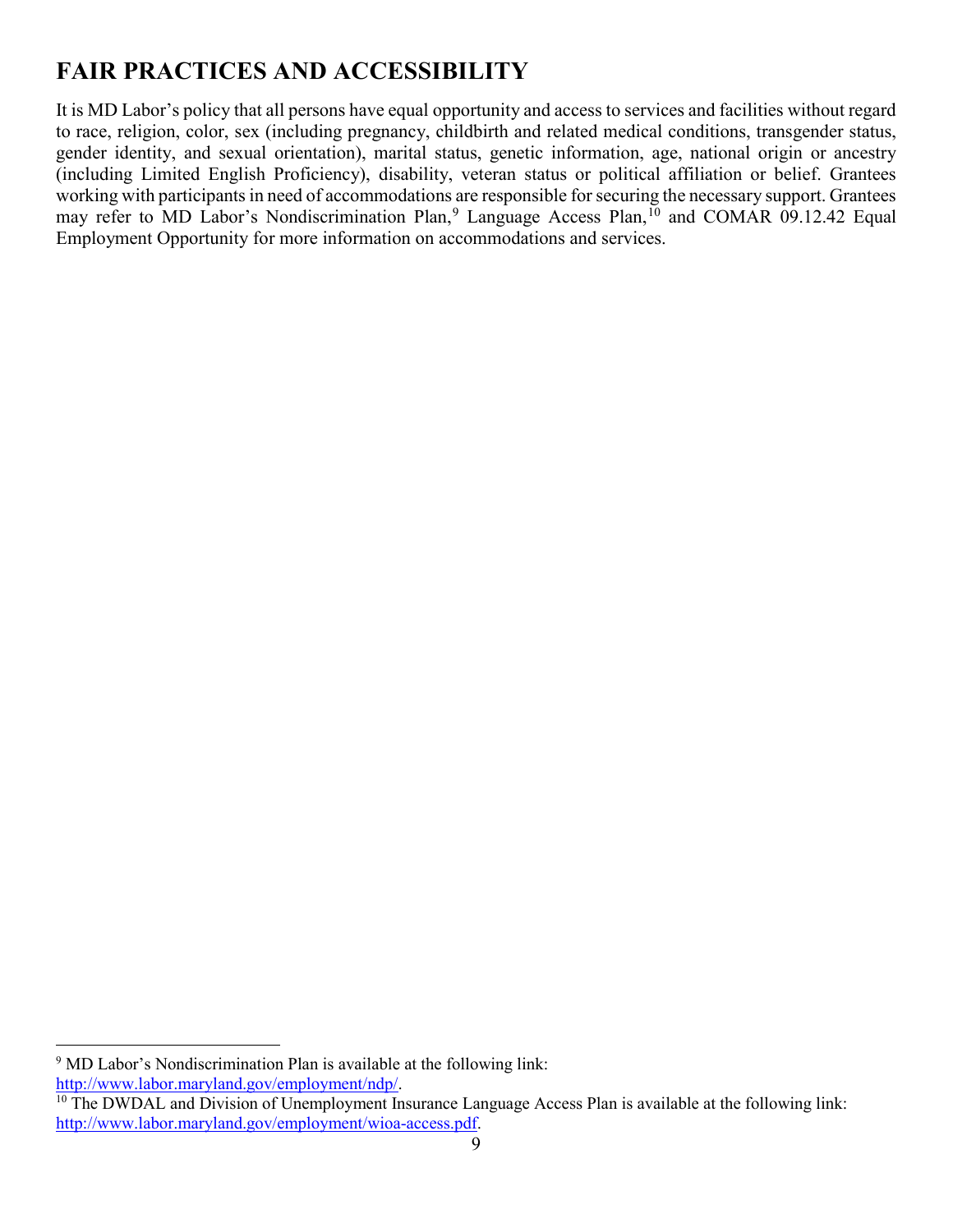## <span id="page-9-0"></span>**REFERENCES**

## <span id="page-9-1"></span>**LAW**

- [National Apprenticeship Act of 1937,](https://www.govinfo.gov/content/pkg/USCODE-2010-title29/html/USCODE-2010-title29-chap4C-sec50.htm) 29 U.S.C. § 50; and,
- MD Code Ann., Labor & Emp. § 11-401 et seq. ["Planned Apprenticeship Standards and Activities;](https://mgaleg.maryland.gov/mgawebsite/Laws/StatuteText?article=gle§ion=11-401&enactments=true)" and,
- MD. Code, [Labor and Employment Article § 11-603.](https://mgaleg.maryland.gov/mgawebsite/Laws/StatuteText?article=gle§ion=11-603&enactments=false)

## <span id="page-9-2"></span>**REGULATION**

- 29 CFR § 29-30, ["Apprenticeship Programs; Equal Employment Opportunity;](https://www.govinfo.gov/content/pkg/FR-2016-12-19/pdf/2016-29910.pdf)"
- COMAR 09.12.42, ["Equal Employment Opportunity;](http://www.dsd.state.md.us/comar/comarhtml/09/09.12.42.01.htm)" and,
- COMAR 09.12.43, ["Maryland Apprenticeship and Training.](http://mdrules.elaws.us/comar/09.12.43)"

## <span id="page-9-3"></span>**USDOL GUIDANCE**

- TEN 44-11, "Encouraging Enhanced Partnerships and Collaboration between the Workforce Investment [System and Registered Apprenticeship Programs,](https://wdr.doleta.gov/directives/attach/TEN/ten2011/ten44-11.pdf)" dated May 10, 2012;
- TEGL 39-11, ["Guidance on the Handling and Protection of Personally Identifiable Information \(PII\),](http://wdr.doleta.gov/directives/attach/TEGL/TEGL_39_11.pdf)" dated June 28, 2012; and,
- TEN 48-08, ["Release and Availability of Report Titled, The Benefits and Challenges of Registered](https://wdr.doleta.gov/directives/attach/TEN/ten2008/TEN48-08acc.pdf)  [Apprenticeship: The Sponsors' Perspective,](https://wdr.doleta.gov/directives/attach/TEN/ten2008/TEN48-08acc.pdf)" dated June 1, 2009.

## <span id="page-9-4"></span>**OTHER RESOURCES**

- American Institute for Innovative Apprenticeship, ["National Occupational Frameworks;](https://innovativeapprenticeship.org/national-occupational-frameworks-2/)"
- American Institute for Innovative Apprenticeship, ["Starting a Registered Apprenticeship Program: A](https://innovativeapprenticeship.org/wp-content/uploads/2017/06/Employer-Guide_June-2017.pdf)  [Guide for Employers or Sponsors,](https://innovativeapprenticeship.org/wp-content/uploads/2017/06/Employer-Guide_June-2017.pdf)" dated June 2017;
- **[DWDAL Policy Issuance Page;](http://www.labor.maryland.gov/employment/mpi/)**
- [Language Access Plan;](http://www.labor.maryland.gov/employment/wioa-access.pdf)
- [Maryland WIOA Combined State Plan;](http://www.labor.maryland.gov/wdplan/wdstateplan.pdf) and,
- [MD Labor's Non-Discrimination Plan.](http://www.labor.maryland.gov/employment/ndp/)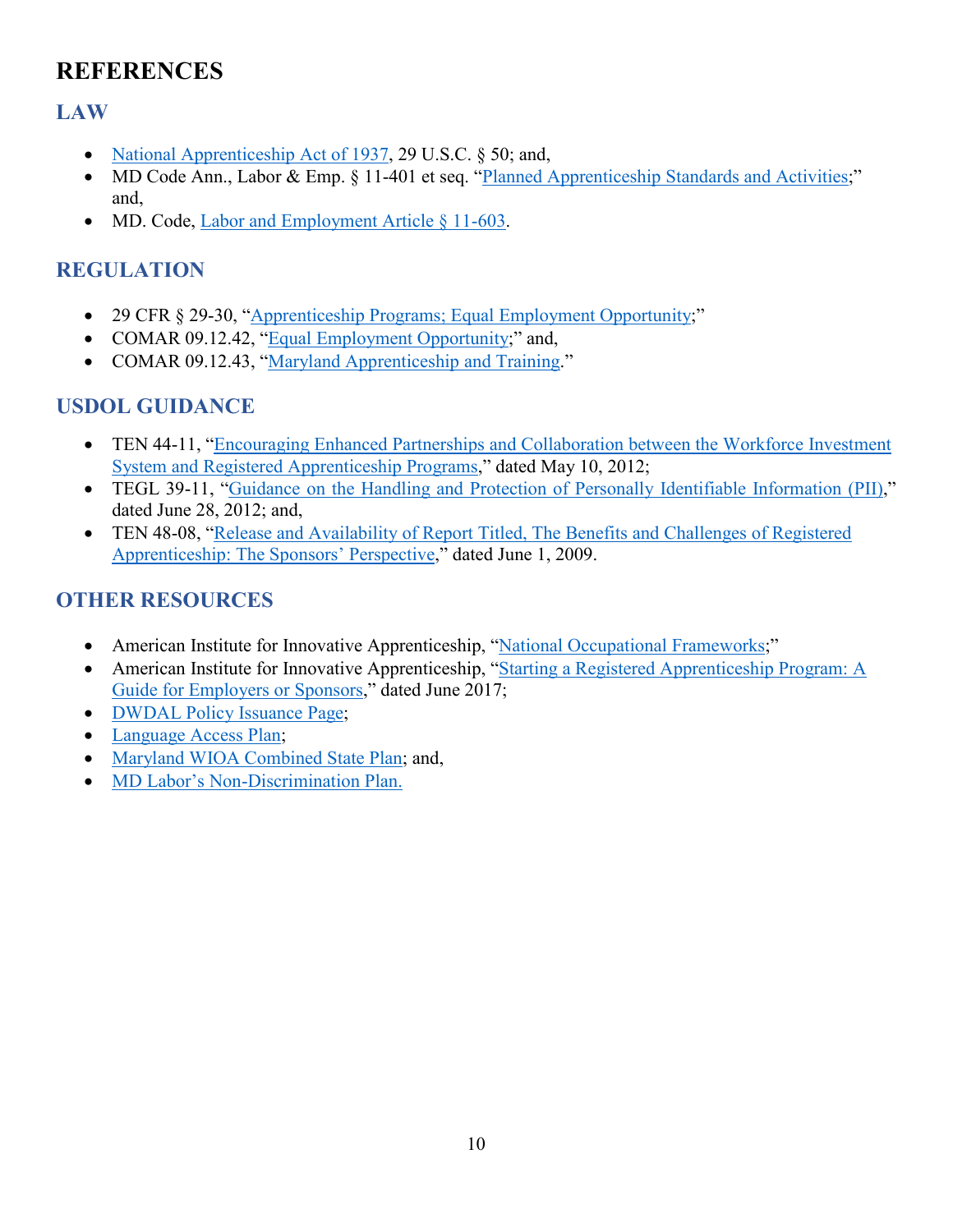## <span id="page-10-0"></span>**ATTACHMENTS**

- Attachment A Sample Application
- Attachment B Sample Grant Award Notification
- Attachment C Sample Grant Denial Notification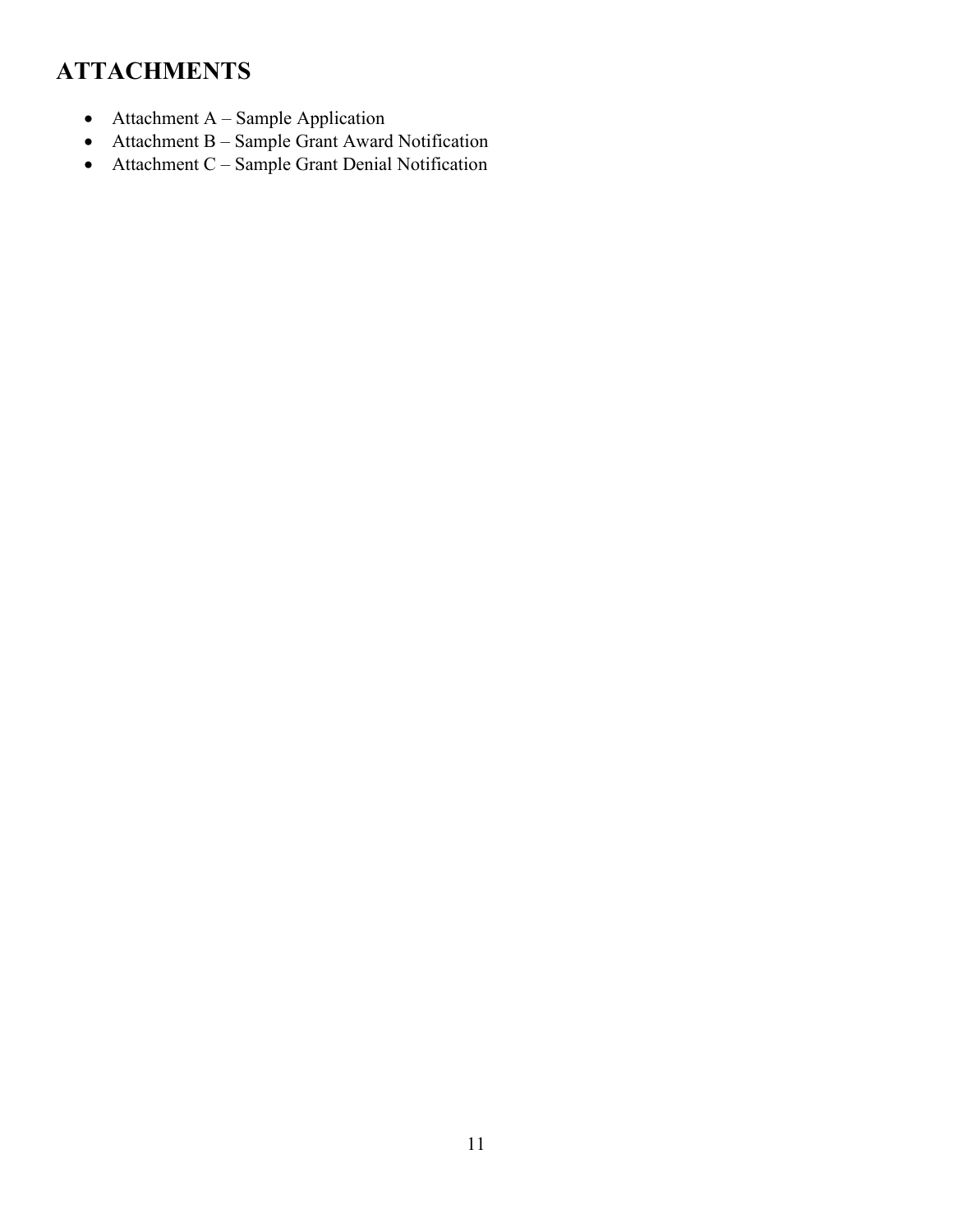Attachment A

## **Law Enforcement Cadet Registered Apprenticeship Program Application**

To expedite approval please complete all requested information on the application. Applicants must submit a W-9 attached to this application in order to be considered.

| Amount of Funds Requested                 | Date |
|-------------------------------------------|------|
| Number of Registered Apprentices involved |      |
|                                           |      |

#### *Employer Profile*

Legal Name **Federal Taxpayer ID Federal Taxpayer ID Federal Taxpayer ID Federal** 

Mailing Address

City, State, Zip Code

Name and Title of Company Contact Person

Telephone Number **Email Address** 

Number of Full Time Employees

Check the following applicable statement. The employer is a

County or municipal corporation law enforcement agency.

University law enforcement agency.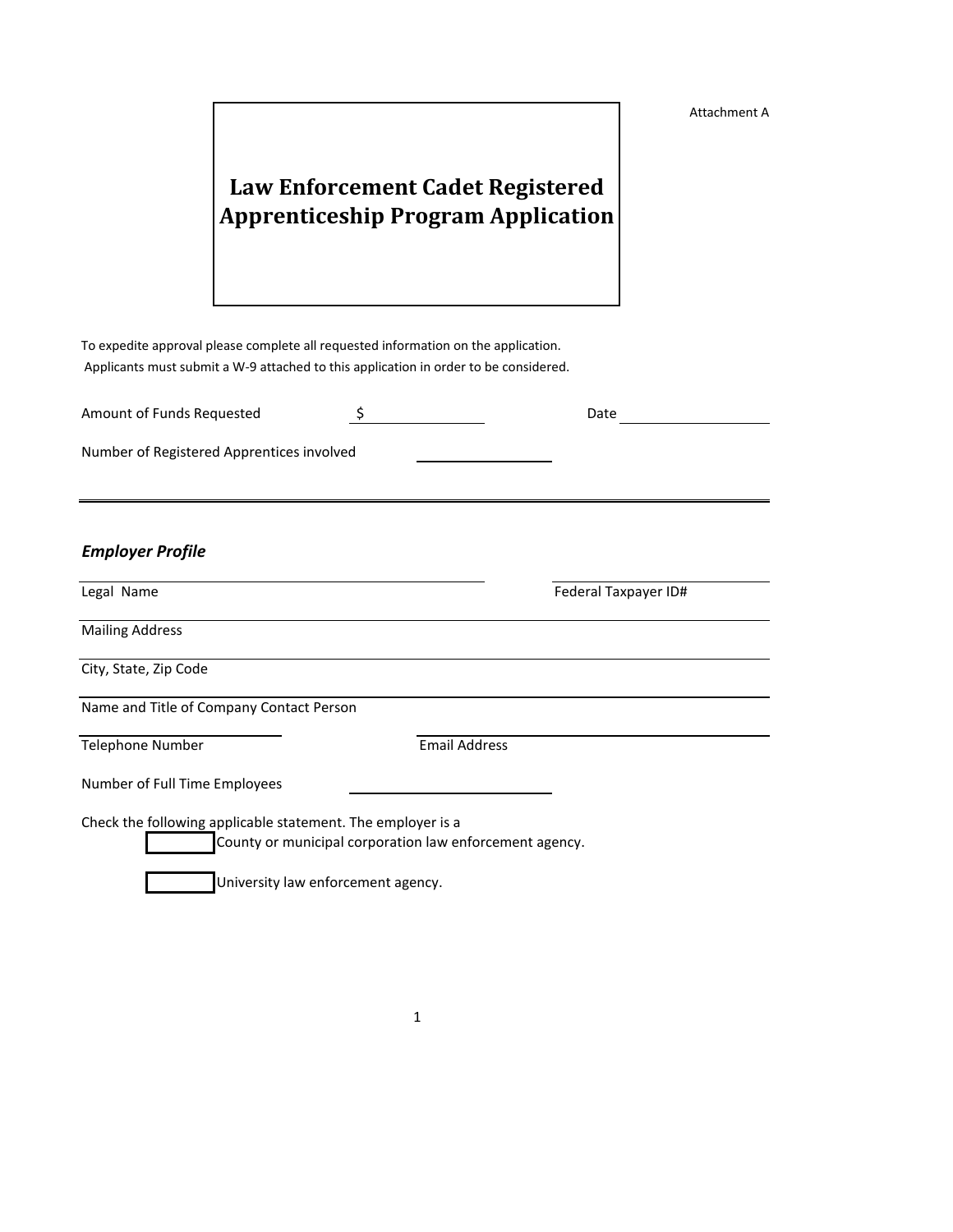## *Participant Information*

List all Registered Apprentices involved. Attach additional sheets if necessary. Additional demographic data, including Social Security Number, may be requested for each participant upon award.

| <b>Registered Apprentice Name</b>                                                                                                | Date Employed by Agency                         |                        |  |
|----------------------------------------------------------------------------------------------------------------------------------|-------------------------------------------------|------------------------|--|
| Date Employed as a Registered Apprentice                                                                                         | Zip Code of Apprentice's<br><b>Home Address</b> | <b>Funds Requested</b> |  |
| Please list all activities/expenses funds will be used for. Verification for these costs must be attached to this<br>application |                                                 |                        |  |
| <b>Registered Apprentice Name</b>                                                                                                | Date Employed by Agency                         |                        |  |
| Date Employed as a Registered Apprentice                                                                                         | Zip Code of Apprentice's<br><b>Home Address</b> | <b>Funds Requested</b> |  |
| Please list all activities/expenses funds will be used for. Verification for these costs must be attached to this<br>application |                                                 |                        |  |
| <b>Registered Apprentice Name</b>                                                                                                | Date Employed by Agency                         |                        |  |
| Date Employed as a Registered Apprentice                                                                                         | Zip Code of Apprentice's<br><b>Home Address</b> | <b>Funds Requested</b> |  |
| Please list all activities/expenses funds will be used for. Verification for these costs must be attached to this<br>application |                                                 |                        |  |
| <b>Registered Apprentice Name</b>                                                                                                | Date Employed by Agency                         |                        |  |
| Date Employed as a Registered Apprentice                                                                                         | Zip Code of Apprentice's<br><b>Home Address</b> | <b>Funds Requested</b> |  |
| Please list all activities/expenses funds will be used for. Verification for these costs must be attached to this<br>application |                                                 |                        |  |
| <b>Registered Apprentice Name</b>                                                                                                | Date Employed by Agency                         |                        |  |
| Date Employed as a Registered Apprentice                                                                                         | Zip Code of Apprentice's<br><b>Home Address</b> | <b>Funds Requested</b> |  |
| place list all activities (expenses funds will be used for Merification for these sests must be attached to this                 |                                                 |                        |  |

Please list all activities/expenses funds will be used for. Verification for these costs must be attached to this application

2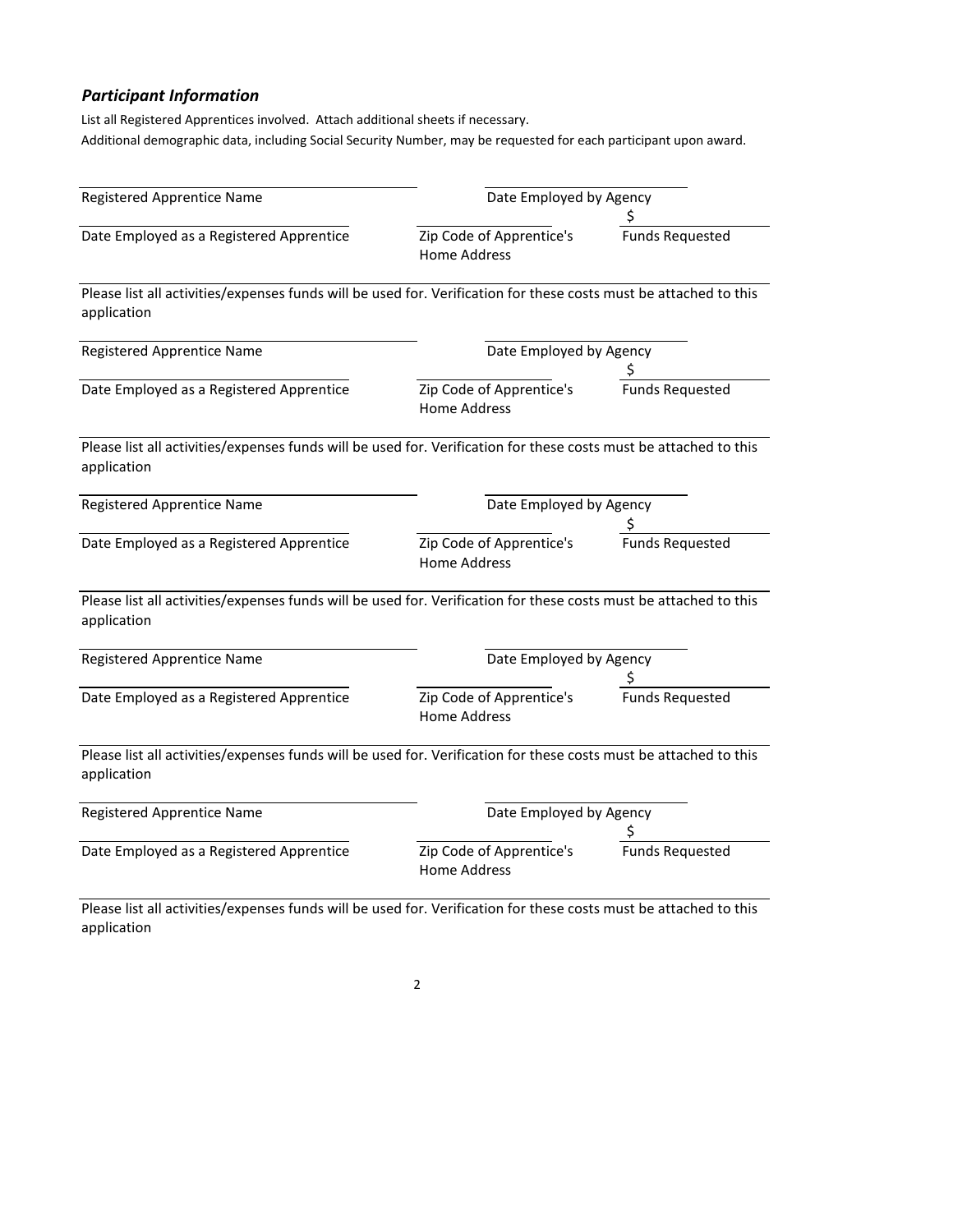## **FOR OFFICE USE ONLY**

**Division of Workforce Development and Adult Learning Approval of Training by Maryland Department of Labor**

Name and Title of Maryland Department of Labor Representative

Telephone Number **Email Address** 

3

Date Submitted to Maryland Department of Labor

Date Approved by Maryland Department of Labor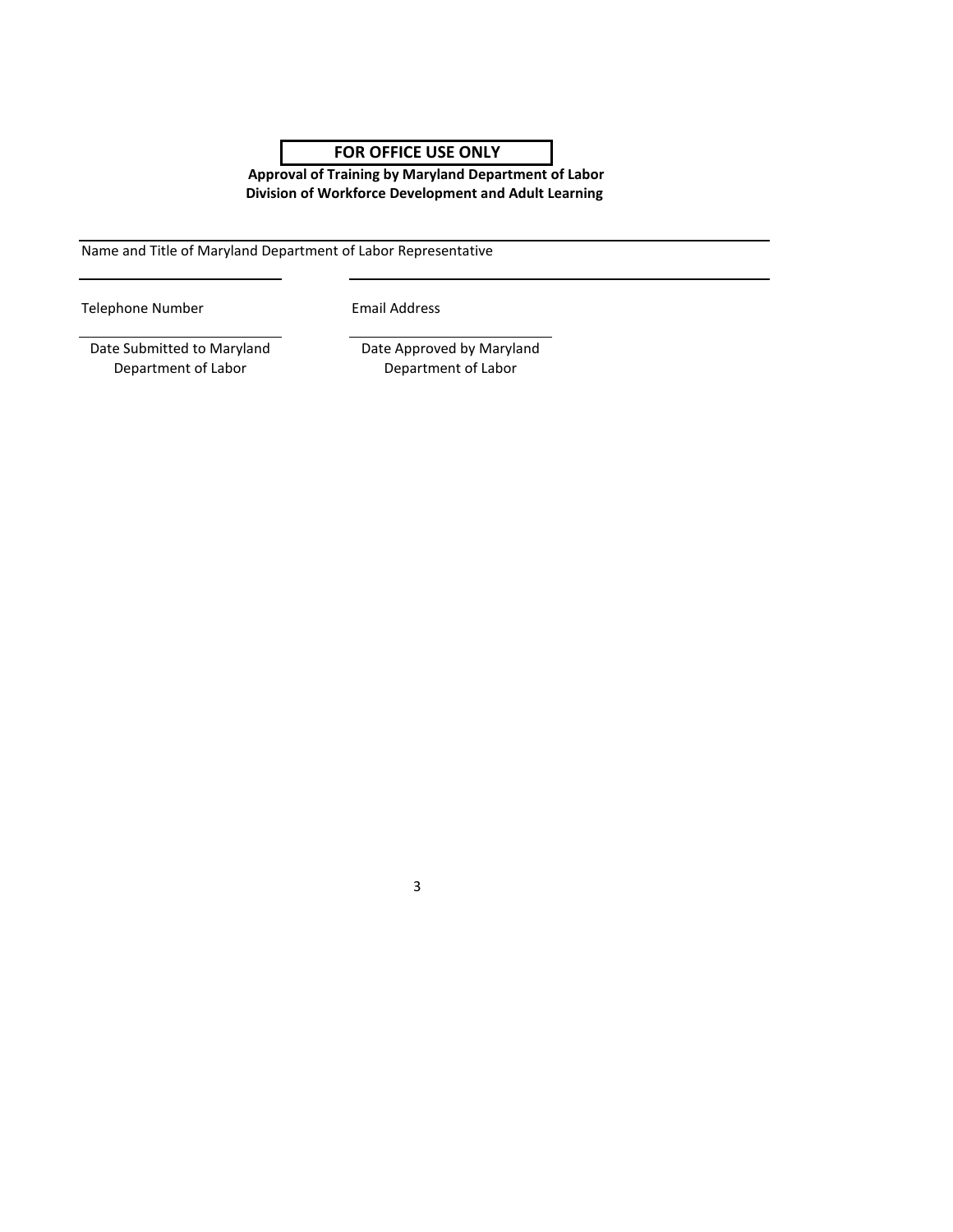

## **DATE**

#### Dear PERSON OF CONTACT,

On behalf of the Maryland Department of Labor (MD Labor), I would like to thank you for your interest in the *Law Enforcement Cadet Registered Apprenticeship Program*. Our team has reviewed your application and agrees to fund your proposal in the amount of  $xxxx$ . The award number is  $\overline{XXX}$ . The effective date of this award is the date of this award.

By accepting the grant award, you, as the Grantee, are agreeing to the following terms:

- 1) You acknowledge that grant funds are subject to the availability of State funds.
- 2) You agree to establish and maintain records related to the receipt of grant funds for no less than three (3) years from the completion of the activities. You further agree to allow MD Labor, if requested, access to these records for the purpose of monitoring.
- 3) MD Labor, as it deems necessary, may supervise, evaluate, and provide guidance or direction on the eligibility terms under which this grant is awarded. However, failure of MD Labor to supervise, evaluate, or provide guidance and direction shall not relieve Grantee of any liability for failure to comply with the terms of the grant award.
- 4) You certify that you possess and maintain any and all necessary licenses, approvals, certifications, and are in compliance with all applicable State and federal laws and regulations. Such approvals, licensing, certifications, and compliance include, but are not limited to, the laws, regulations, and policies of:
	- a) Maryland Unemployment Insurance;
	- b) Maryland Occupational Safety and Health (*MOSH*);
	- c) Maryland Apprenticeship and Training Council; and,
	- d) The Comptroller of Maryland.
- 5) The representations, statements, and other matters contained in the approved Application and any amendments thereto are and remain true and complete in all material respects.
- 6) You certify that you prohibit, and covenant that you will continue to prohibit, discrimination on the basis of: race, color, religion, sex (including pregnancy, childbirth, and related medical conditions, sex stereotyping, transgender status, and gender identity), national origin (including limited English proficiency), age, or disability or political affiliation or belief. You will comply with applicable federal, State, and local laws regarding discrimination and equal opportunity in employment and credit practices, including:
	- a) Titles VI and VII of the Civil Rights Act of 1964;
	- b) Title VIII of the Civil Rights Act of 1968, as amended;

[dldwdworkforcedevelopment-labor@maryland.gov](mailto:dldwdworkforcedevelopment-labor@maryland.gov) | 410-767-2608 | www.labor.maryland.gov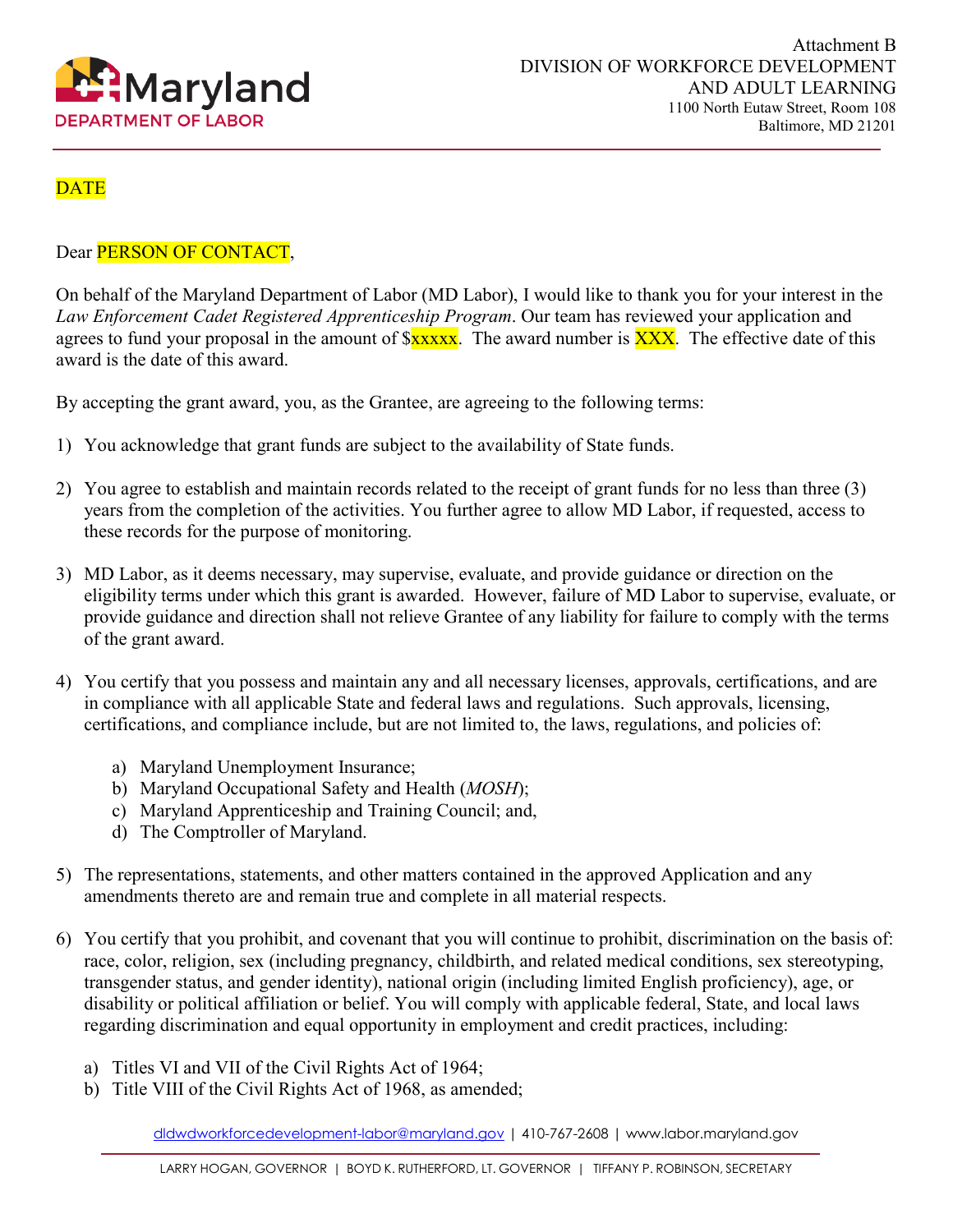- c) The Americans with Disabilities Act of 1990;
- d) Maryland Annotated Code, State Government Article, § 20-601 *et seq;* and
- e) COMAR 09.01.42 Equal Employment Opportunity.
- 7) You will comply with the State of Maryland's policy concerning drug and alcohol free workplaces as set forth in the Governor's Executive Order 01.01.1989.18, COMAR 21.11.08, the Drug-Free Workplace Act of 1988, and its implementing regulations codified at 29 CFR 98, Subpart F.I. The Grantee must remain in compliance with these policies throughout the term of this Agreement.
- 8) You agree to maintain confidentiality of records as required by applicable law and regulation, including but not limited to Md. Code. Ann., Gen'l Prov. Art. § 4-201, Md. Code. Ann., Lab & Empl. Art. §8-625, COMAR 09.01.01, 09.33.01, and 42 U.S.C. §503.
- 9) To the extent permitted by Maryland law and the extent of available appropriations, each party shall be responsible for the conduct of its employees, agents, volunteers, and assigns. Notwithstanding anything to the contrary**,** nothing herein is to be deemed a waiver of any governmental immunity to which any party may be entitled under Maryland law, or otherwise. No party to this agreement shall assume any obligation to indemnify, hold harmless, or pay attorney's fees that may arise from or in any way be associated with the any other parties' performance or operation of this MOU. This Section shall survive the term of this Agreement.
- 10) All notices, requests, approvals, and consents of any kind made pursuant to this Agreement shall be in writing. Communications to Grantee shall be directed to the party identified in the Proposal as the Applicant. Any such communication, unless otherwise specified, may be delivered:
	- a) Via electronic mail to the Grantee's assigned Grant Advisor, or
	- b) By mail to:

Maryland Department of Labor Division of Workforce Development and Adult Learning Attn: Christopher MacLarion, Director of Apprenticeship and Training 1100 North Eutaw Street, Room 209 Baltimore, MD 21201

- 11) This Agreement shall be governed by, subject to, and construed according to the laws of the State of Maryland. The Grantee shall comply with all applicable federal, State, and local laws.
- 12) MD Labor intends to make available to the public certain information regarding the grant and the Grantee. In addition, the Department may desire to disclose such information to other State officials or their staff, local government officials or their staff, and funding sources. Such information that may be disclosed to any of the foregoing, including the public, may include the name of the Grantee; the name, location, and description of the grant; the date and amount of financial assistance awarded by the Department; the terms of the financial assistance; information contained in the Application; and the sources, amounts, and terms of other funding used to complete the grant, including capital contributions from the Grantee. This information may be confidential under Maryland's Public Information Act, General Provisions Article § 4- 101 *et seq*. of the Annotated Code of Maryland (the "Public Information Act"). If Grantee does not want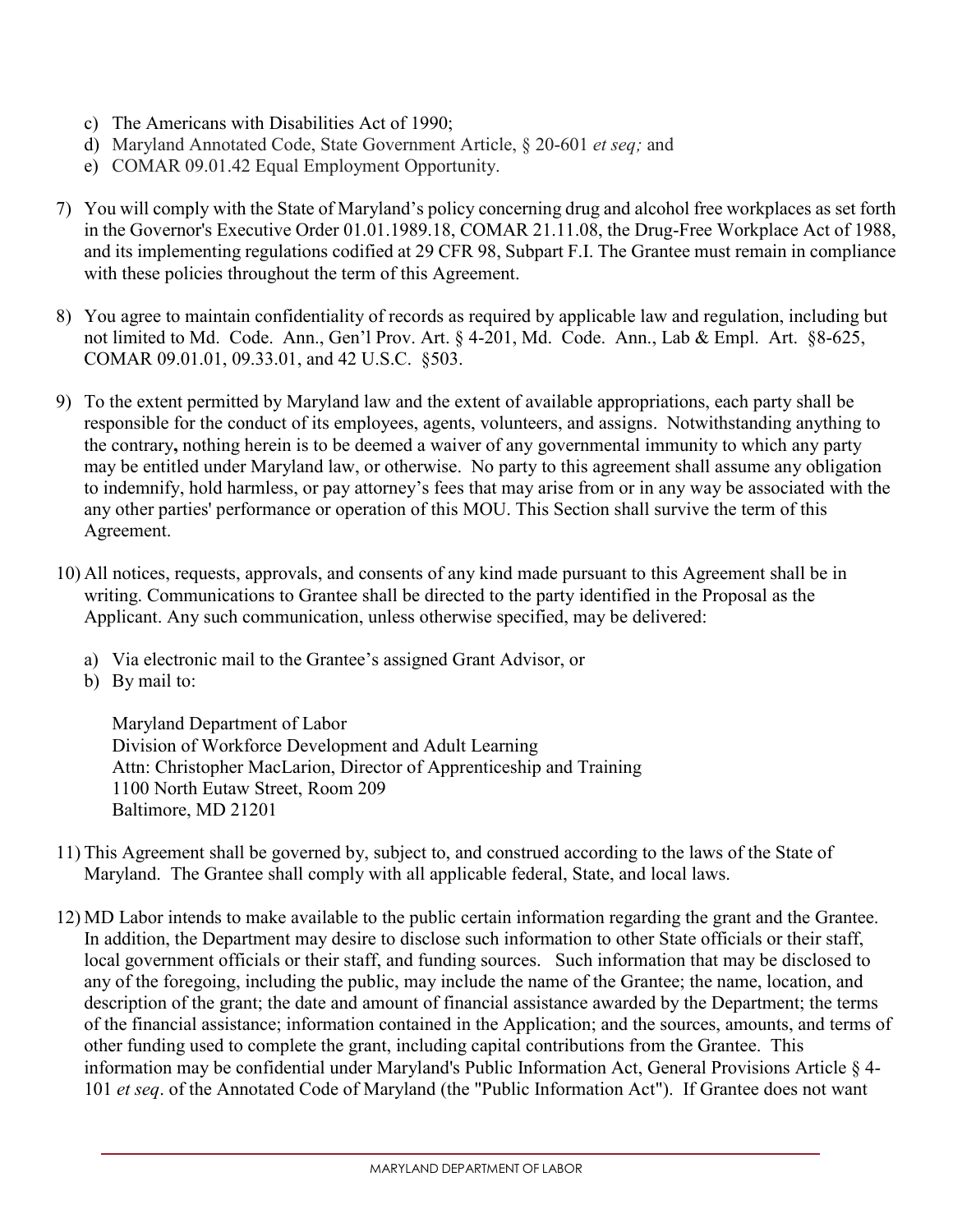this information made available to the above referenced parties, Grantee must attach a written objection to this Agreement. If an objection is received, the Department will notify Grantee if a request is received pursuant to the Public Information Act and will review the listed objections to make a determination if disclosure is required by law.

Should you or any member of your staff have any questions regarding this grant, please contact Mr. Christopher MacLarion, Director of Apprenticeship and Training at 410-767-3969 or [Christopher.MacLarion@maryland.gov.](mailto:Christopher.MacLarion@maryland.gov)

Sincerely,

James E. Rzepkowski Assistant Secretary Division of Workforce Development and Adult Learning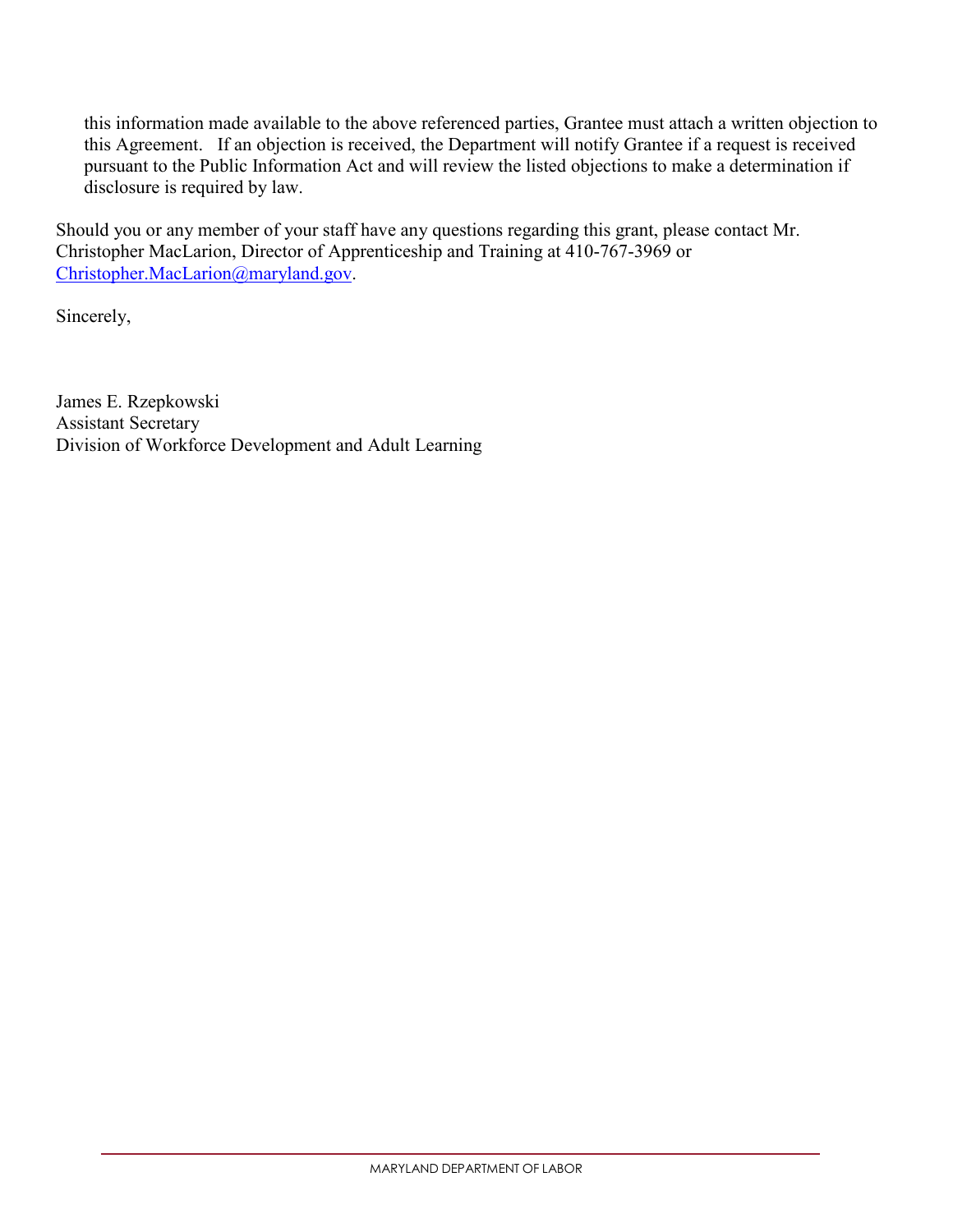Grant Information

| <b>Grantee Name</b>                   |                                          |  |
|---------------------------------------|------------------------------------------|--|
| Grantee DUNS Number                   | <b>Federal Taxpayer ID#</b>              |  |
| Total Amount Obligated to the Grantee |                                          |  |
| Awarding Official                     | James E. Rzepkowski, Assistant Secretary |  |
|                                       |                                          |  |

IN WITNESS WHEREOF, the undersigned have executed this to the Grant Agreement on or before the date first set forth herein.

#### Witness/Attest: FOR GRANTEE:

\_\_\_\_\_\_\_\_\_\_\_\_\_\_\_\_\_\_\_\_\_\_\_\_\_\_\_\_ By:\_\_\_\_\_\_\_\_\_\_\_\_\_\_\_\_\_\_\_\_\_\_\_\_\_\_\_\_\_\_(SEAL)

Name: \_\_\_\_\_\_\_\_\_\_\_\_\_\_\_\_\_\_\_\_\_\_\_\_\_\_\_\_\_\_\_\_

Title: \_\_\_\_\_\_\_\_\_\_\_\_\_\_\_\_\_\_\_\_\_\_\_\_\_\_\_\_\_\_\_\_\_

Date

#### **MARYLAND DEPARTMENT OF LABOR,** a principal department of the State of Maryland

 $\mbox{By:}\qquad \qquad \qquad \qquad \qquad \mbox{(SEAL)}$ James E. Rzepkowski

Date Executed on behalf of Department

\_\_\_\_\_\_\_\_\_\_\_\_\_\_\_\_\_\_\_\_\_\_\_\_\_\_\_\_\_\_\_\_\_\_\_\_\_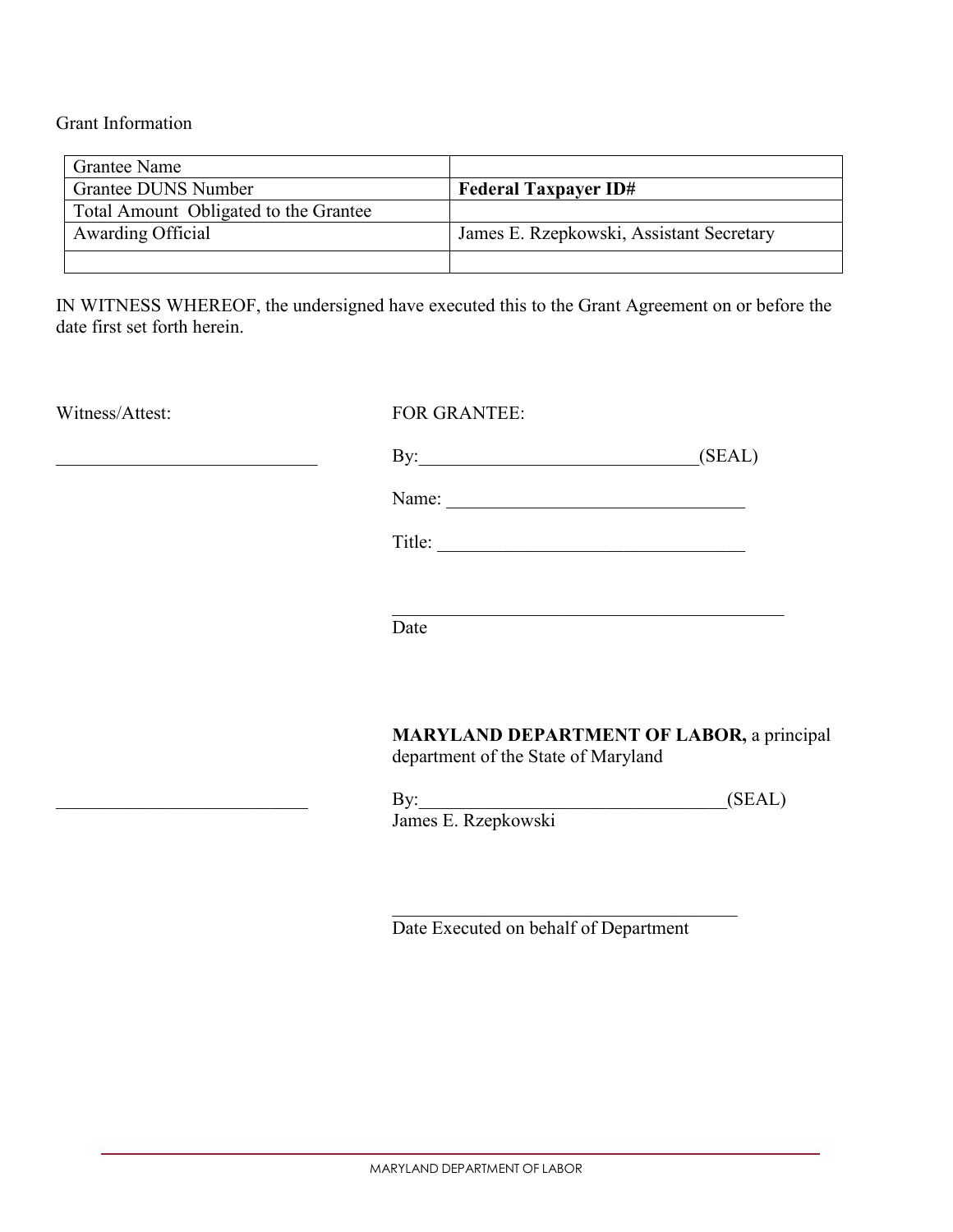# **INVOICE**

## Remit Payment To:

Company Name: Address: Address:

**Maryland Department of Labor DWDAL Fiscal Administration** 1100 N Eutaw Street, Room 209 Baltimore, MD 21201

|                              | <b>Grant Award #</b> |  |  |
|------------------------------|----------------------|--|--|
| Bill To:                     | <b>Award Amount:</b> |  |  |
| Maryland Department of Labor | <b>Invoice No.:</b>  |  |  |
| DWDAL Fiscal Administration  | <b>Invoice Date:</b> |  |  |

| Amount                   |
|--------------------------|
|                          |
|                          |
|                          |
| \$                       |
|                          |
|                          |
| \$                       |
|                          |
|                          |
|                          |
|                          |
|                          |
| <b>TOTAL Due</b><br>Date |

Printed Name Date